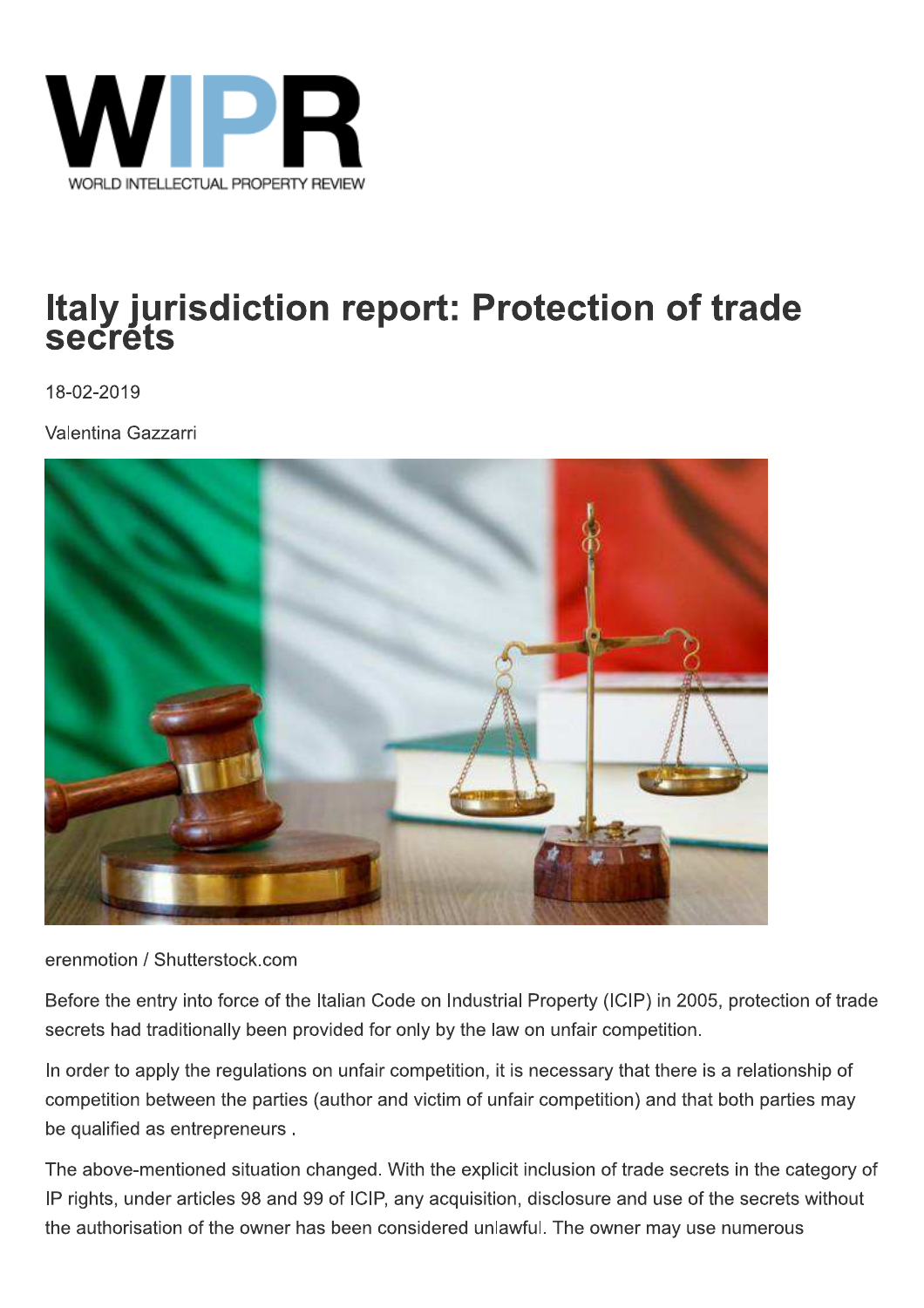protection measures belonging either to the main proceedings (eg. destruction, assignment in property, etc) or to the precautionary proceedings (eg, description, injunction, withdrawal from the market, etc).

The Italian law on trade secrets was already one of the most efficient in Europe even before the introduction of the Directive (EU) 2016/943 of the European Parliament and of the Council of June 8. 2016 on the protection of undisclosed know-how and business information (trade secrets) against their unlawful acquisition, use and disclosure (Directive)—which was transposed in Italy through the Legislative Decree No. 63 of May 11, 2018 (Legislative Decree).

"Trade secret protection has always been important in Italy, a country known worldwide for its excellence in the artisan and crafts sectors."

In fact, trade secret protection has always been important in Italy, a country known worldwide for its excellence in the artisan and crafts sectors, which are customarily based on secret information.

The Italian legislation already offered most elements of protection required by the Directive. As a result, the Italian legislator has incorporated only the mandatory provisions of the Directive.

Some of the most relevant changes to the Italian IP law can be summarised as follows.

The matter of protection is now specifically referred to as "trade secrets" and no longer as generic "secret information", as provided for before. Instead, the requirements of secrecy, economic value, and adoption of protective measures reasonably suitable to keep the information secret, which are already present in article 98 ICIP, remain unchanged;

The unauthorised acquisition, use and disclosure of trade secrets are forbidden, either deriving from fraudulent behavior or committed unwittingly; and

The trade of goods incorporating a secret is to be considered as unlawful use of the secret itself by the person carrying out the said trade, if they are, or should have been, aware that the design, characteristics, function, production or marketing benefits significantly from the trade secrets acquired, used or disclosed illicitly.

However, the Legislative Decree does not transpose the list of exemptions included in article 3 of the Directive.